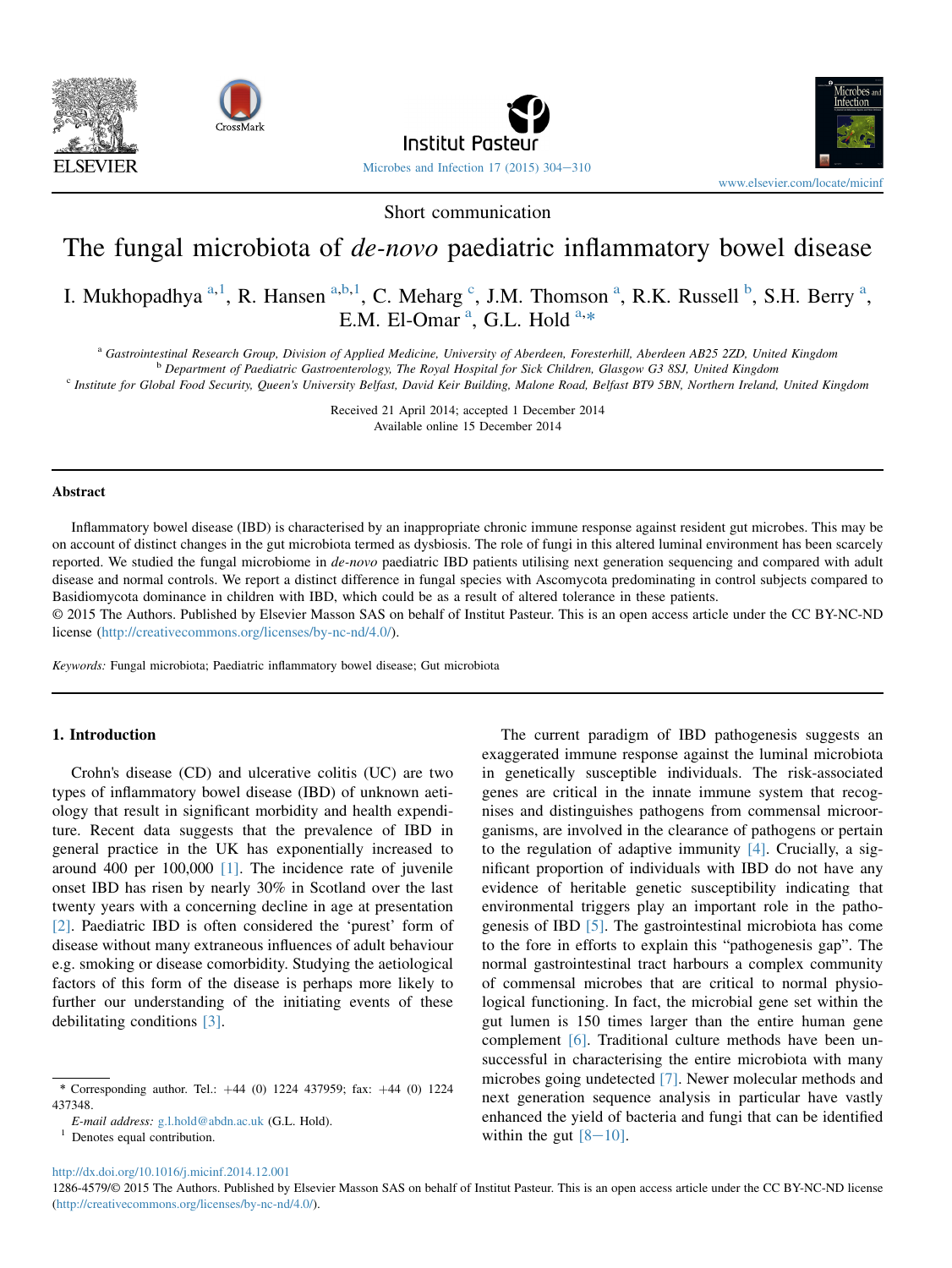In contrast to luminal bacteria, the exact role of colonising fungi and their pathogenic potential has not been fully explored. From metagenomic studies it has been established that 99.1% of the genetic catalogues from the lumen are of bacterial origin whereas fungal DNA accounts for around 0.02% of the entire mucosa-associated microbiota [\[6,8,11,12\]](#page-5-0). It is difficult to ascertain if changes to this component have an impact on the final genesis of inflammation. However, other aspects of the immune response may also explain changes that occur in the fungal microbiome. Anti-Saccharomyces cerevisiae antibodies (ASCA) have been found to have a role in diagnosis, disease phenotype and prognosis, more commonly found in CD patients compared to UC patients and healthy controls [\[13,14\]](#page-5-0). These patients have also demonstrated a decreased tolerance to S. *cerevisiae* [\[15\].](#page-5-0) It has now been shown that CD patients with pattern recognition receptor and autophagy gene variants, but not those with genetic variants of IL-23 signalling, were more likely to develop ASCA antibodies [\[16\].](#page-5-0) Several questions still remain unanswered in the aetiopathogenesis of IBD, especially the role of intestinal fungi in initiating/driving the abnormal inflammation that is characteristic of IBD. Fungi have received scant attention in the literature of IBD microbiology to date and warrant specific and targeted consideration.

## 2. Methods

## 2.1. Patient recruitment, biopsy collection and processing

The 25 children with IBD selected for this study were part of a cohort of children who had been recruited to the Bacteria In Scottish Children Undergoing Investigation before Treatment (BISCUIT) study [\[17\]](#page-5-0). The inclusion and exclusion criteria and the modality of assessment of these patients have been reported previously. In short, these children were stringently evaluated, and only those with documented new onset IBD who had not received and IBD treatment at any time or systemic antibiotics in the 3 months prior to their colonoscopy. The comparator groups comprised of 12 control paediatric subjects from the same study, two adult patients with a normal colonoscopy and two adult patients with ulcerative colitis (UC), who were also part of a previously reported study [\[18\]](#page-5-0).

Biopsies were taken from a single site, from the distal colon (rectum/sigmoid), and in the case of IBD subjects macroscopic inflammation had to be present at the site. 2-3 Biopsies were collected using standard endoscopic forceps into a sterile 1.5 ml Eppendorf container and placed immediately onto ice before transfer to  $-80$  °C storage.

DNA extraction of mucosal biopsies was performed using the commercially available Qiagen QIAamp Mini kit (Qiagen, Crawley, UK) with minor modifications [\[18\]](#page-5-0). Ethical approval was granted by North of Scotland Research Ethics Service on behalf of all participating centres and written informed consent was obtained from the adult subjects and from the parents of the paediatric patients. Informed assent was also obtained from older children who were deemed capable of understanding the nature of the study. The BISCUIT study is publically registered on the United Kingdom Clinical Research Network Portfolio (9633).

## 2.2. Preparation of samples for pyrosequencing

Biopsy DNA was quantified by Nanodrop mass spectrophotometry before dilution to  $25$  ng/ $\mu$ l. Initial PCR amplification was undertaken with FastStart High Fidelity PCR reagents (Roche, Penzberg, Germany) utilising a per-reaction mix containing 50 ng DNA template. The 18S rDNA primers were taken from Ott et al., [\[7\].](#page-5-0) No identifier was added to the reverse primer. Hence the 540 bp PCR product was flanked by a 40 bp fusion primer/multiplex identifier sequence at the forward end and a 30 bp fusion primer at the reverse end [\(Table 1](#page-2-0)). After confirmation of successful PCR amplification, products were purified as per the recommended Agencourt AMPure (Beckman Coulter, Beverly, MA, USA) purification method for 454 sequencing and sequenced on Roche 454 Titanium (454 life sciences, Branford, CT, USA) by NewGene (Newcastle, UK).

## 2.3. Bioinformatic and statistical analysis

Data analysis of the 454 sequence data was performed using QIIME version 1.3.0 workflow for 18S data using the Qiime compatible version of the silva-104 release (downloaded from <http://www.arb-silva.de/download/archive/qiime/>) for template based alignment and taxonomic assignment: Sequences were binned according to sample-specific barcode, denoised (fast denoiser) and clustered with uclust into de-novo operational taxonomic units (OTUs) at 97% sequence similarity. Representative sequences were picked for each OTU and aligned with Pynast using the Silva template alignment core\_Silva\_aligned.fasta and chimera check was performed with ChimeraSlayer for removal of potential chimeric sequences. Taxonomy assignment of each OTU was performed by blasting against the taxonomic mapping file Silva\_taxa\_mapping\_104set\_97\_otus.txt followed by construction of OTU tables at different taxonomic levels. OTU tables were rarefied at 3000 and results were plotted at phylum and genus level. All novel sequence data was deposited at NCBI's Sequence Read Archive under accession number PRJEB7438.

#### 2.4. Quantitative real time PCR

Quantitative PCR was done to estimate the amount of fungal rDNA present in all seven paediatric biopsy samples (6 IBD and 1 control) and three adult biopsy control samples. The 18S region was amplified from 50 ng of sample DNA using methods described previously [\[8\]](#page-5-0). Standard curve was generated from 10-fold serial dilutions of amplified fungal 18S rRNA genes from Candida albicans strain.

### 3. Results

A total of 37 paediatric patient colonic biopsies were included within the study. This included 12 control patients,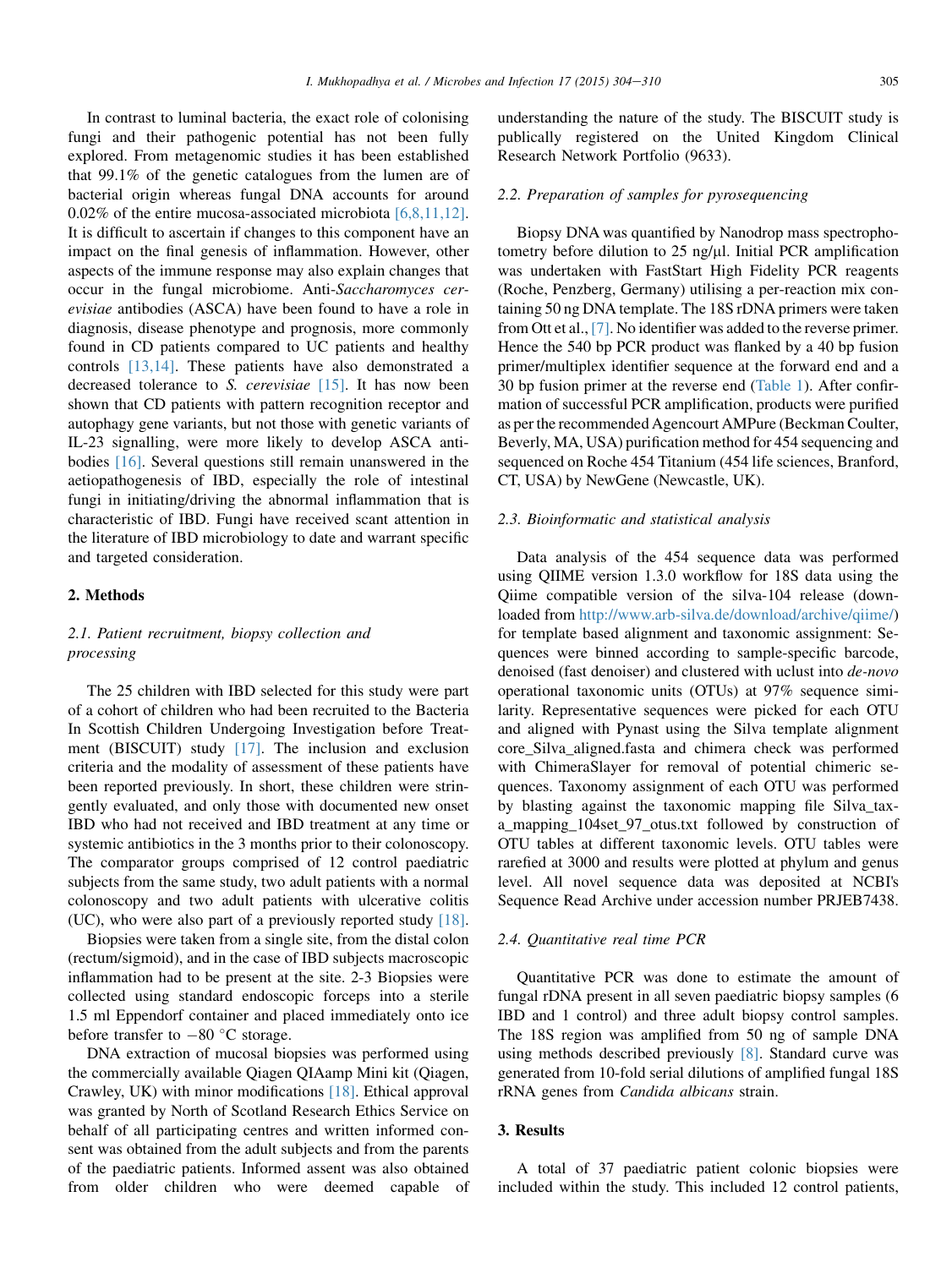#### <span id="page-2-0"></span>Table 1

List of fungal 18S rRNA specific Next Generation sequencing primers.

A. Forward Fusion Primers:

| 1. BF2-F5: 5'-CCATCTCATCCCTGCGTGTCTCCGACTCAG AGACGCACTC ACTTTCGATGGTAGGATAG -3'          |
|------------------------------------------------------------------------------------------|
| 2. BF2-F6: 5'-CCATCTCATCCCTGCGTGTCTCCGACTCAG AGCACTGTAG ACTTTCGATGGTAGGATAG -3'          |
| 3. BF2-F7: 5'-CCATCTCATCCCTGCGTGTCTCCGACTCAG AGACGCACTC ACTTTCGATGGTAGGATAG -3'          |
| 4. BF2-F8: 5'-CCATCTCATCCCTGCGTGTCTCCGACTCAG AGCACTGTAG ACTTTCGATGGTAGGATAG -3'          |
| 5. BF2-F9: 5'-CCATCTCATCCCTGCGTGTCTCCGACTCAG AGACGCACTC ACTTTCGATGGTAGGATAG -3'          |
| 6. BF2-F10: 5'-CCATCTCATCCCTGCGTGTCTCCGACTCAG AGCACTGTAG ACTTTCGATGGTAGGATAG -3'         |
| 7. BF2-F11: 5'- <u>CCATCTCATCCCTGCGTGTCTCCGACTCAG</u> AGACGCACTC ACTTTCGATGGTAGGATAG -3' |
| 8. BF2-F12: 5'-CCATCTCATCCCTGCGTGTCTCCGACTCAG AGCACTGTAG ACTTTCGATGGTAGGATAG -3'         |
| 9. BF2-F13: 5'-CCATCTCATCCCTGCGTGTCTCCGACTCAG AGACGCACTC ACTTTCGATGGTAGGATAG -3'         |
| 10.BF2-F14: 5'-CCATCTCATCCCTGCGTGTCTCCGACTCAG AGCACTGTAG ACTTTCGATGGTAGGATAG -3'         |
| B. Reverse Fusion Primer:                                                                |

11. TR1-R: 5'-CCTATCCCCTGTGTGCCTTGGCAGTCTCAG TACGGCGGTCCTAGAAAC-3'

13 with CD and 12 with UC. Fungal DNA was amplifiable from 8 patient samples, 6 children with a diagnosis of  $IBD - 4$ with Crohn's disease, 2 children with ulcerative colitis and 2 children without IBD.

Fungal diversity was assessed in all paediatric samples alongside four adult samples to act as a further comparison. The adult samples comprised 2 patients with ulcerative colitis and 2 patients with negative colonoscopy findings. Fungal DNA could be amplified in one of the adult patients with *de*novo UC and both the adult controls.

Pyrosequencing generated ~90,000 individual sequencing reads in total with a mean yield of 5245 reads per sample after bioinformatic processing but before rarefaction. The minimum read score was BISCUIT 27 with 3385 reads therefore rarefaction analysis was performed at a threshold of 3000 reads to allow subject-to-subject comparison. Two patient samples (BISCUIT 64 and 1UC15) were discarded from further analysis as sequence data was confirmed to be Eukaryotic but could not subsequently be matched to fungi. Almost all sequences from both patients were identical and matched only to could not subsequently be matched to fungl. Almost all sequences from both patients were identical and matched only to uncultured 'Banisveld eukaryote'  $(\sim 72\%)$ , identified from Banisveld water and thought to relate to a distinct phylum [\[19\]](#page-5-0).

Comparisons were made at both phylum and genus levels [\(Figs. 1 and 2\)](#page-3-0). Phylum level analysis indicated that fungal

sequences almost exclusively belonged to the Ascomycota and Basidiomycota phyla ([Fig. 1](#page-3-0)). The most abundant phylum was Basidiomycota which was responsible for 100% of detectable fungal sequences in 5 of the 6 paediatric IBD patient samples (3/4 CD and 2/2 UC). In comparison the phylum data from the three adult samples showed that the two healthy control samples comprised >80% Ascomycota sequences whilst the UC patient contained exclusively Basidiomycota sequences.

Genus level analysis was undertaken to compare the Basidiomycota sequences between the paediatric IBD patient samples (BISCUIT 31, 62, 89, 33, 104; [Fig. 2\)](#page-3-0). The number of genera detected in paediatric samples varied from 3 to 8 genera and showed that both UC patients and one of the CD patient samples were predominated by Corticiales sequences [\(Fig. 2](#page-3-0)). Adult samples contained between 7 and 9 genera. The Corticiales are one of the most ecologically diverse groups of Basidiomycota containing saprobes, plant and fungal pathogens, and lichens. The other 2 CD patients were predominated by an uncultured Basidiomycota sequence (BISCUIT 31) and an Auriculariales sequence (BISCUIT 62). The remaining two paediatric patient samples (BISCUIT 1 (CD) and BISCUIT 27 (control)) were heavily represented by Dothideomyceta species, although the CD patient also contained some unclassified Ascomycota sequences (~24%). When genus level analysis was explored within the adult samples, there was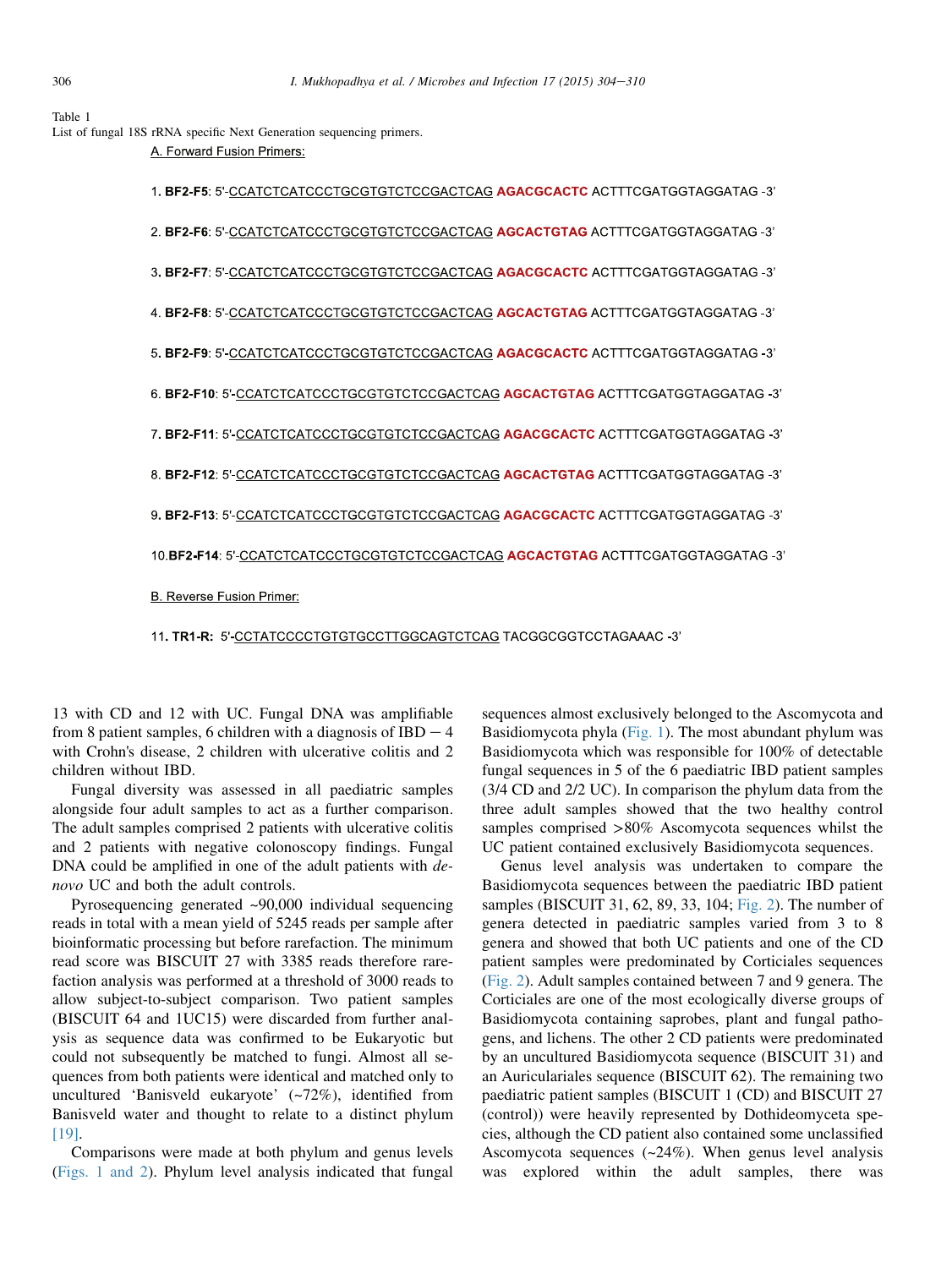<span id="page-3-0"></span>



Ascomycota;Saccharomyceta;Pezizomycotina;Leotiomyceta;Dothideomyceta

- $\blacksquare$  Ascomycota;Saccharomyceta;Pezizomycotina;Leotiomyceta;Eurotiomycetes
- Ascomycota;Saccharomyceta;Pezizomycotina;Leotiomyceta;Sordariomyceta
- Ascomycota;Saccharomyceta;Saccharomycotina;Saccharomycetes;Saccharomycetales
- Basidiomycota;Agaricomycotina;Agaricomycetes;Agaricomycetidae;Agaricales
- $\blacksquare$ <br/>Basidiomycota;Agaricomycotina;Agaricomycetes;Auriculariales;environmental
- Basidiomycota;Agaricomycotina;Agaricomycetes;Cantharellales;Botryobasidiaceae
- Basidiomycota;Agaricomycotina;Agaricomycetes;Cantharellales;Clavulinaceae
- Basidiomycota;Agaricomycotina;Agaricomycetes;Corticiales;Corticiaceae
- Basidiomycota;Agaricomycotina;Agaricomycetes;Polyporales;Auriporia
- Basidiomycota;Agaricomycotina;Agaricomycetes;Polyporales;Oxyporus
- $\blacksquare$  Basidiomycota;Agaricomycotina;Agaricomycetes;Polyporales;Trametes

Basidiomycota;non-Agaricomycetes

Fig. 2. Individual patient genus-level diversity assessment as stacked bars.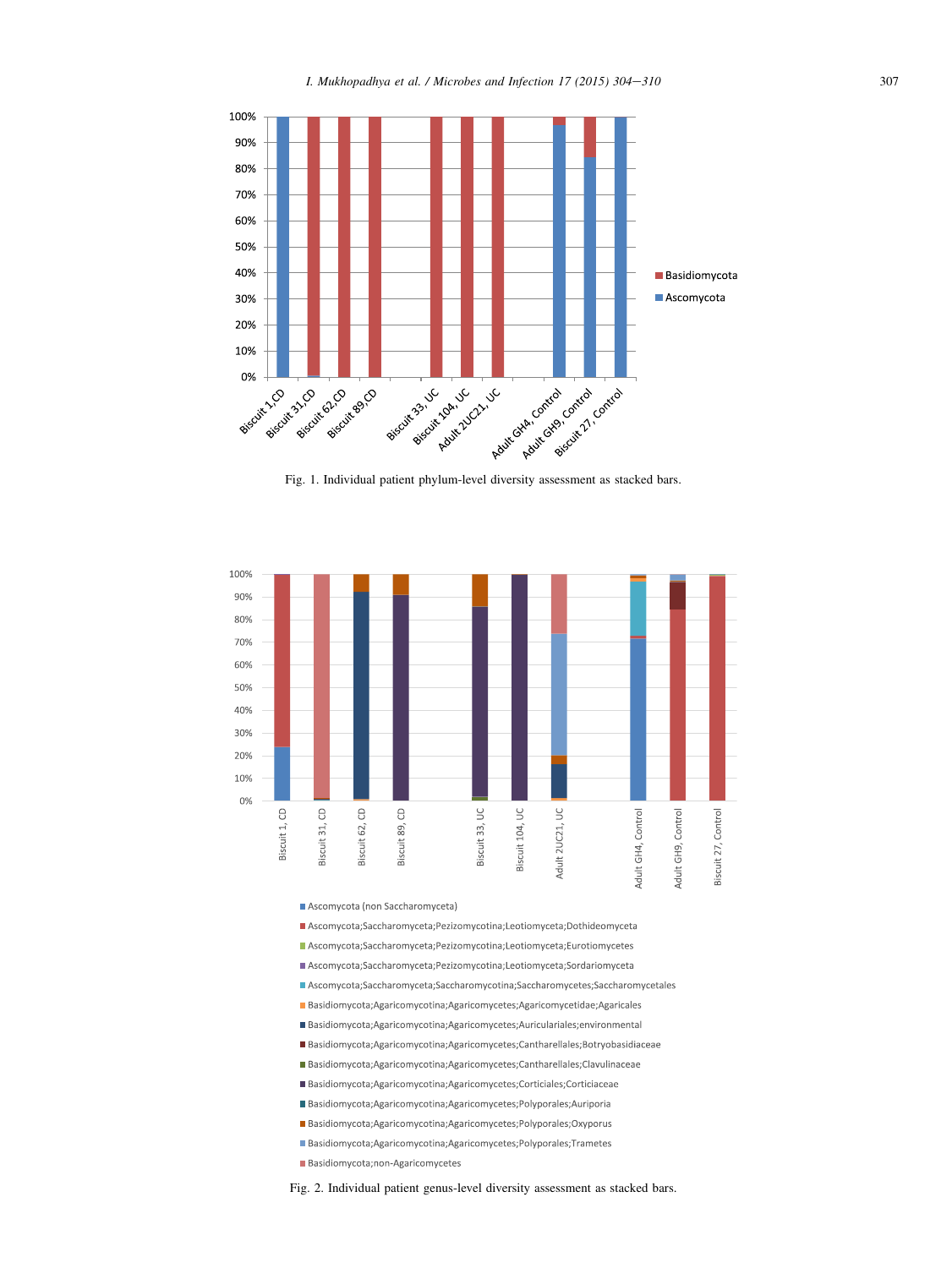representation from more genera than in the paediatric samples. There was no similarity between individual diversity profiles; the control patients overlapped in containing Dothideomyceta species with adult GH4 also containing unidentified Ascomyceta, Saccharomycetales, Agaricales and Oxyporus. Adult GH9 also contained Botryobasidiaceae and Trametes. Patient 2UC21 (adult de-novo UC) contained Agaricales, Auriculariales, Oxyporus, Trametes and uncultured environmental Basidiomycota species.

Quantitative PCR to document relative fungal load was performed on all fungal positive biopsy samples and the results are summarised in Supplementary Table 2. Five out of the seven paediatric samples showed much lower fungal load as compared to the adult samples. The two samples which showed comparable results were both from patients with CD (BISCUIT1 and BISCUIT89).

#### 4. Discussion

This study elucidates the fungal microbiome or mycobiome in de-novo paediatric IBD patients. It is quite interesting to note that an amplified fungal PCR product was available for only 8 of the 37 paediatric subjects. This could potentially be due to the DNA extraction method, which was optimised for bacterial DNA extraction. The extraction protocol did not subject biopsy samples to mechanical disruption, which is recommended for some fungal species. Nevertheless, a variety of fungal species were identified. This cohort has been subject to an extensive (and successful) bacterial diversity analysis by next-generation sequencing which has been reported elsewhere, and the relative paucity of fungi in this cohort is indeed a novel finding [\[20\].](#page-6-0) It is possible that aspects of fungal diversity have therefore been under-reported within this study due to these limitations, however biopsy samples from both the paediatric and adult cohorts were processed in the same way therefore comparisons made between the various study groups reflects genuine differences. It is also possible that the low fungal diversity reported in this study is a confounder of bowel preparation prior to colonoscopy, which all recruits were subjected to. Whilst this may well be the case, it has not impacted to a similar degree on reported bacterial diversity in the same cohort [\[20\].](#page-6-0) It would also be difficult to ethically justify accessing the colonic mucosa for research sampling in children without adequate bowel preparation, hence these children were undergoing colonoscopy for diagnostic purposes and bowel preparation was therefore essential.

The evolution of the fungal microbiome from childhood to adulthood is not known, but it can be surmised that with increased and varied dietary exposure, adults might have a greater quantity and diversity of fungi in their lumen. This is clearly demonstrated with all adults in this study showing higher fungal loads than the majority of children. An increased diversity was demonstrated in the two adult controls that were studied. Clearly a larger adult study is required to support this finding.

The single paediatric CD recruit with an Ascomycota predominance was clinically reviewed in relation to the other IBD recruits in this study with respect to any critical differences that might explain this finding. All the CD biopsies amplified in this study were taken from macroscopically and microscopically inflamed sites and from recruits with granulomatous changes somewhere in their gastrointestinal tract, though not necessarily at the same site as sampled. Perhaps intriguingly, BISCUITs 31, 62 and 89 (Basidiomycota-predominant) had endoscopic evidence of aphthous ulceration at the site sampled for microbial analysis whereas BISCUIT 1 had inflamed mucosa with erythema and mucosal breaks but no ulcers, though granulomata and chronic inflammation were evident on histology. Bacterial diversity assessment from BISCUIT 1 was not dissimilar at phylum-level to the other CD recruits [\[20\]](#page-6-0). Clearly the small number of cases represented in this study, and single incidence of an absence of aphthous ulceration and coincidental Ascomycota predominance prevent any firm conclusion being drawn, but the association of microbial/ fungal changes with endoscopic/microscopic disease should be a direction for further research.

The current paradigm in the pathogenesis of IBD suggests a perturbation in the relationship of the host innate immunity and the resident luminal gut microbiota. This study has shown a distinct dichotomy in the fungal microbiota between control patients and patients with IBD with a predominance of Ascomycota sequences (>80% of sequences in all patients) in the former group whilst a majority of IBD patients (6/7) contained exclusively members from the Basidiomycota phylum. Nevertheless, it is acknowledged that this is a small study and further studies are needed to validate these findings. The biopsy samples from these patients were assiduously collected prior to the institution of immunosuppressive treatment and without the co-administration of antibiotics and probably therefore represents the native condition as accurately as ethically permissible in both cases and controls. This stringency in case selection is critical in the assessment of the fungal microbiome. One of the key members of Ascomycetes, Candida is a normal commensal in the gut, which has been documented to overgrow in patients treated with antibiotics [\[21\]](#page-6-0). Therefore this shift from the Ascomycota-predominant microbiota in normal subjects to a distinctly different fungal spectrum with predominance of Basidomycetes in patients with *de-novo* IBD without the conflicting influence of immunosuppression or antibiotics might have pathogenic relevance.

Fungal DNA accounts for around 0.02% of the entire mucosa-associated microbiota as assessed from quantitative analyses from mucosal biopsies [\[8\].](#page-5-0) The fact that only 8 out of the paediatric cohort of 37 patients that were included in the previously published bacterial diversity study were positive for fungal PCR and could therefore be included in this study, supports the challenge of assessing fungal diversity within mucosal samples. The finding of distinctly lower mucosal fungal load in the paediatric cohort could partly explain this difficulty. A recent fungal mycobiome analysis of healthy subject faecal samples demonstrated positivity in all subject samples tested (around 100 subjects) finding 66 genera, with generally mutually exclusive presence of either the phyla Ascomycota or Basiodiomycota [\[22\]](#page-6-0). The difference in methodology of this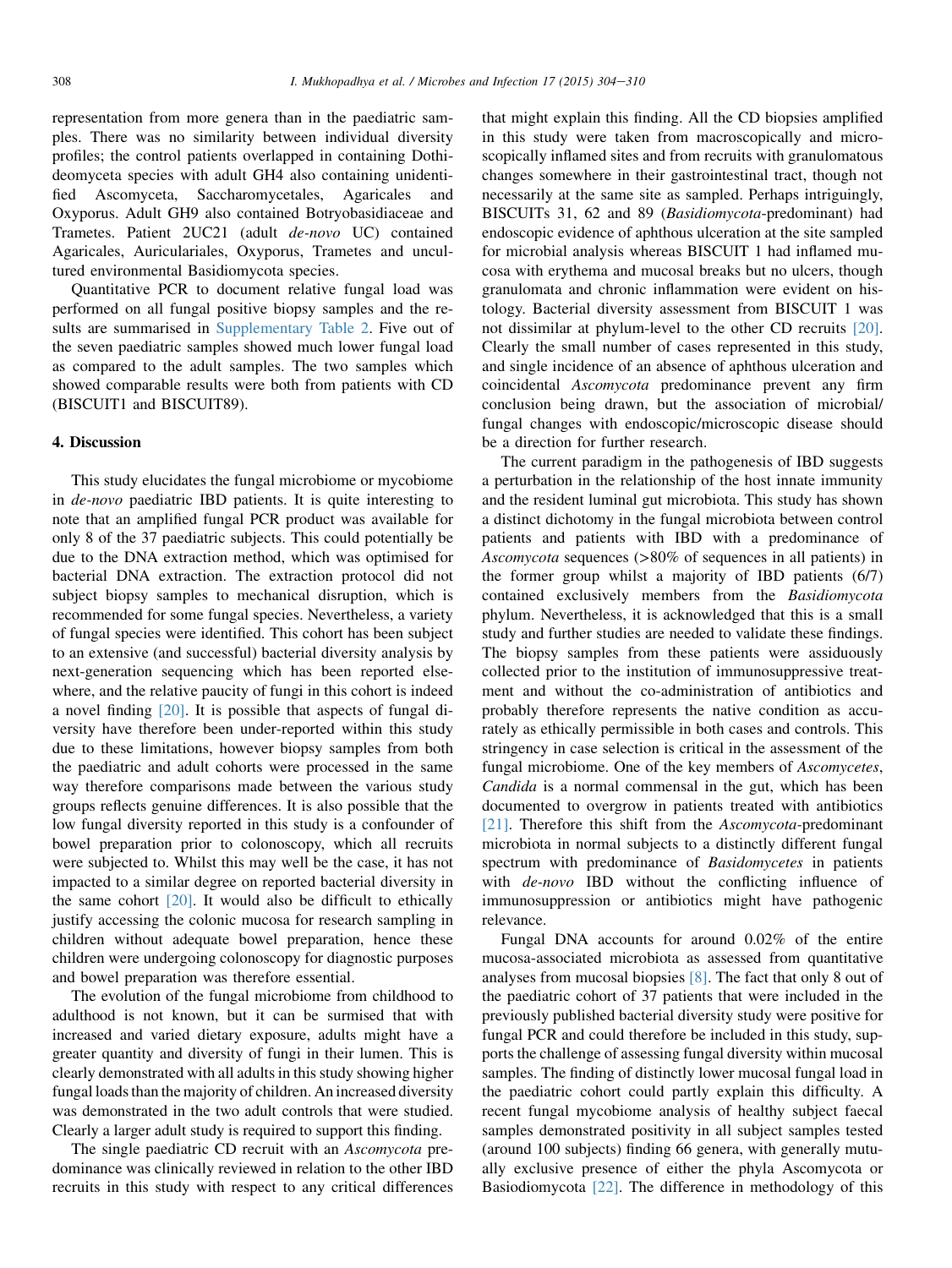<span id="page-5-0"></span>study, which targeted the ITS region and our study and that by Ott et al that utilised amplification of the 18S rRNA needs to be acknowledged. Despite this, the findings reflects the data from our study in terms of phylum diversity on an individual basis. It also potentially highlights the fact that most fungal species within the gut are not associated with the mucosa, remaining predominantly within the luminal contents and most likely having limited interaction with the host. We maintain that in terms of clinical relevance, assessing diversity within fungal species that are associated with mucosal tissues, especially when assessing diversity in relation to IBD, a mucosal disease, is the most appropriate sample choice.

It is difficult to ascertain if changes to the fungal component have an impact on the final genesis of inflammation. Other aspects of the immune response may however explain changes that occur in the fungal microbiome. There has been plenty of interest in the role of one of the key members of the phylum Ascomycota, namely S. cerevisiae. The role of Anti-S. cerevisiae antibodies (ASCA) has been found to be an important phenotypic determinant, especially in CD patients [13]. These antibodies may be as a result of loss of tolerance against this fungus or another member of the phylum Asco-mycota, perhaps C. albicans [\[23\]](#page-6-0). If the loss of tolerance hypothesis can be extended to the Ascomycota phylum it may explain why there is less representation in IBD patients and a relative shift towards Basidomycetes. Our study does not have the strength of numbers to definitely prove this hypothesis but it indicates that a radical shift occurs in the fungal microbiota of patients with IBD as opposed to controls, however with the caveat that fungal DNA amplification and diversity assessment appears more limited than conventional bacterial approaches. The initiating event in IBD is still a matter of debate and it is tantalising to suggest that this may in some cases be an inappropriate response to a fungus.

## Conflict of interest

None.

## Acknowledgements

We are grateful for the expertise of our sequencing provider NewGene. We appreciate the generosity of the families who freely gave their time and samples to make this study possible and the theatre staff of all centres who allowed time for sample collection during busy endoscopy lists. This work was funded by a Clinical Academic Training Fellowship from the Chief Scientist Office in Scotland (CAF/08/01) which also funded the salary of RH, the Broad Medical Research programme and a project grant from NHS Grampian Endowments. The Yorkhill IBD team is generously supported by the Catherine McEwan Foundation and the Yorkhill IBD fund. RKR is supported by an NHS research Scotland fellowship. RKR has received support from a Medical Research Council (MRC) patient research cohorts initiative grant (G0800675) for PICTS.

## Appendix A. Supplementary data

Supplementary data related to this article can be found at <http://dx.doi.org/10.1016/j.micinf.2014.12.001>.

#### References

- [1] [Stone MA, Mayberry JF, Baker R. Prevalence and management of in](http://refhub.elsevier.com/S1286-4579(14)00307-4/sref1)[flammatory bowel disease: a cross-sectional study from central England.](http://refhub.elsevier.com/S1286-4579(14)00307-4/sref1) Eur J Gastroenterol Hepatol  $2003:15:1275-80$ .
- [2] [Armitage E, Drummond HE, Wilson DC, Ghosh S. Increasing incidence](http://refhub.elsevier.com/S1286-4579(14)00307-4/sref2) of both juvenile-onset Crohn'[s disease and ulcerative colitis in Scotland.](http://refhub.elsevier.com/S1286-4579(14)00307-4/sref2) Eur J Gastroenterol Hepatol  $2001;13:1439-47$ .
- [3] [Hansen R, Thomson JM, El-Omar EM, Hold GL. The role of infection in](http://refhub.elsevier.com/S1286-4579(14)00307-4/sref3) [the aetiology of inflammatory bowel disease. J Gastroenterol](http://refhub.elsevier.com/S1286-4579(14)00307-4/sref3) [2010;45:266](http://refhub.elsevier.com/S1286-4579(14)00307-4/sref3)-[76.](http://refhub.elsevier.com/S1286-4579(14)00307-4/sref3)
- [4] [Jostins L, Ripke S, Weersma RK, Duerr RH, McGovern DP, Hui KY,](http://refhub.elsevier.com/S1286-4579(14)00307-4/sref4) [et al. Host-microbe interactions have shaped the genetic architecture of](http://refhub.elsevier.com/S1286-4579(14)00307-4/sref4) inflammatory bowel disease. Nature  $2012;491:119-24$  $2012;491:119-24$ .
- [5] [Henderson P, Satsangi J. Genes in inflammatory bowel disease: lessons](http://refhub.elsevier.com/S1286-4579(14)00307-4/sref5) from complex diseases. Clin Med  $2011;11:8-10$  $2011;11:8-10$ .
- [6] [Qin J, Li R, Raes J, Arumugam M, Burgdorf KS, Manichanh C, et al. A](http://refhub.elsevier.com/S1286-4579(14)00307-4/sref6) [human gut microbial gene catalogue established by metagenomic](http://refhub.elsevier.com/S1286-4579(14)00307-4/sref6) [sequencing. Nature 2010;464:59](http://refhub.elsevier.com/S1286-4579(14)00307-4/sref6)-[65.](http://refhub.elsevier.com/S1286-4579(14)00307-4/sref6)
- [7] [Eckburg PB, Bik EM, Bernstein CN, Purdom E, Dethlefsen L,](http://refhub.elsevier.com/S1286-4579(14)00307-4/sref7) [Sargent M, et al. Diversity of the human intestinal microbial flora. Sci](http://refhub.elsevier.com/S1286-4579(14)00307-4/sref7)[ence 2005;308:1635](http://refhub.elsevier.com/S1286-4579(14)00307-4/sref7)-[8](http://refhub.elsevier.com/S1286-4579(14)00307-4/sref7).
- [8] [Ott SJ, Kuhbacher T, Musfeldt M, Rosenstiel P, Hellmig S, Rehman A,](http://refhub.elsevier.com/S1286-4579(14)00307-4/sref8) [et al. Fungi and inflammatory bowel diseases: alterations of composition](http://refhub.elsevier.com/S1286-4579(14)00307-4/sref8) and diversity. Scand J Gastroenterol  $2008;43:831-41$ .
- [9] [Zoetendal EG, von Wright A, Vilpponen-Salmela T, Ben-Amor K,](http://refhub.elsevier.com/S1286-4579(14)00307-4/sref9) [Akkermans AD, de Vos WM. Mucosa-associated bacteria in the human](http://refhub.elsevier.com/S1286-4579(14)00307-4/sref9) [gastrointestinal tract are uniformly distributed along the colon and differ](http://refhub.elsevier.com/S1286-4579(14)00307-4/sref9) [from the community recovered from feces. Appl Environ Microbiol](http://refhub.elsevier.com/S1286-4579(14)00307-4/sref9)  $2002;68:3401-7.$  $2002;68:3401-7.$  $2002;68:3401-7.$
- [10] [Hayashi H, Sakamoto M, Benno Y. Phylogenetic analysis of the human](http://refhub.elsevier.com/S1286-4579(14)00307-4/sref10) [gut microbiota using 16S rDNA clone libraries and strictly anaerobic](http://refhub.elsevier.com/S1286-4579(14)00307-4/sref10) [culture-based methods. Microbiol Immunol 2002;46:535](http://refhub.elsevier.com/S1286-4579(14)00307-4/sref10)-[48.](http://refhub.elsevier.com/S1286-4579(14)00307-4/sref10)
- [11] [Bernhardt H, Knoke M. Mycological aspects of gastrointestinal micro](http://refhub.elsevier.com/S1286-4579(14)00307-4/sref11)[flora. Scand J Gastroenterol Suppl 1997;222:102](http://refhub.elsevier.com/S1286-4579(14)00307-4/sref11)-[6](http://refhub.elsevier.com/S1286-4579(14)00307-4/sref11).
- [12] [Simon GL, Gorbach SL. Intestinal flora in health and disease. Gastro](http://refhub.elsevier.com/S1286-4579(14)00307-4/sref12)[enterology 1984;86:174](http://refhub.elsevier.com/S1286-4579(14)00307-4/sref12)-[93.](http://refhub.elsevier.com/S1286-4579(14)00307-4/sref12)
- [13] [Kaul A, Hutfless S, Liu L, Bayless TM, Marohn MR, Li X. Serum anti](http://refhub.elsevier.com/S1286-4579(14)00307-4/sref13)[glycan antibody biomarkers for inflammatory bowel disease diagnosis](http://refhub.elsevier.com/S1286-4579(14)00307-4/sref13) [and progression: a systematic review and meta-analysis. Inflamm Bowel](http://refhub.elsevier.com/S1286-4579(14)00307-4/sref13) [Dis 2012;18:1872](http://refhub.elsevier.com/S1286-4579(14)00307-4/sref13)-[84.](http://refhub.elsevier.com/S1286-4579(14)00307-4/sref13)
- [14] [Russell RK, Ip B, Aldhous MC, MacDougall M, Drummond HE,](http://refhub.elsevier.com/S1286-4579(14)00307-4/sref14) [Arnott ID, et al. Anti-Saccharomyces cerevisiae antibodies status is](http://refhub.elsevier.com/S1286-4579(14)00307-4/sref14) [associated with oral involvement and disease severity in Crohn disease. J](http://refhub.elsevier.com/S1286-4579(14)00307-4/sref14) Pediatr Gastroenterol Nutr  $2009;48:161-7$  $2009;48:161-7$ .
- [15] [Landers CJ, Cohavy O, Misra R, Yang H, Lin YC, Braun J, et al. Selected loss](http://refhub.elsevier.com/S1286-4579(14)00307-4/sref15) of tolerance evidenced by Crohn'[s disease-associated immune responses to](http://refhub.elsevier.com/S1286-4579(14)00307-4/sref15) [auto- and microbial antigens. Gastroenterology 2002;123:689](http://refhub.elsevier.com/S1286-4579(14)00307-4/sref15)-[99](http://refhub.elsevier.com/S1286-4579(14)00307-4/sref15).
- [16] [Murdoch TB, Xu W, Stempak JM, Landers C, Targan SR, Rotter JI, et al.](http://refhub.elsevier.com/S1286-4579(14)00307-4/sref16) [Pattern recognition receptor and autophagy gene variants are associated](http://refhub.elsevier.com/S1286-4579(14)00307-4/sref16) [with development of antimicrobial antibodies in Crohn](http://refhub.elsevier.com/S1286-4579(14)00307-4/sref16)'s disease. Inflamm Bowel Dis  $2012:18:1743-8$  $2012:18:1743-8$  $2012:18:1743-8$ .
- [17] [Hansen R, Berry SH, Mukhopadhya I, Thomson JM, Saunders KA,](http://refhub.elsevier.com/S1286-4579(14)00307-4/sref17) [Nicholl CE, et al. The microaerophilic microbiota of de-novo paediatric](http://refhub.elsevier.com/S1286-4579(14)00307-4/sref17) [inflammatory bowel disease: the BISCUIT study. PLoS One](http://refhub.elsevier.com/S1286-4579(14)00307-4/sref17) [2013;8:e58825](http://refhub.elsevier.com/S1286-4579(14)00307-4/sref17).
- [18] [Thomson JM, Hansen R, Berry SH, Hope ME, Murray GI,](http://refhub.elsevier.com/S1286-4579(14)00307-4/sref18) [Mukhopadhya I, et al. Enterohepatic helicobacter in ulcerative colitis:](http://refhub.elsevier.com/S1286-4579(14)00307-4/sref18) [potential pathogenic entities? PLoS One 2011;6:e17184](http://refhub.elsevier.com/S1286-4579(14)00307-4/sref18).
- [19] [Brad T, van Breukelen BM, Braster M, van Straalen NM, Roling WF.](http://refhub.elsevier.com/S1286-4579(14)00307-4/sref19) [Spatial heterogeneity in sediment-associated bacterial and eukaryotic](http://refhub.elsevier.com/S1286-4579(14)00307-4/sref19)